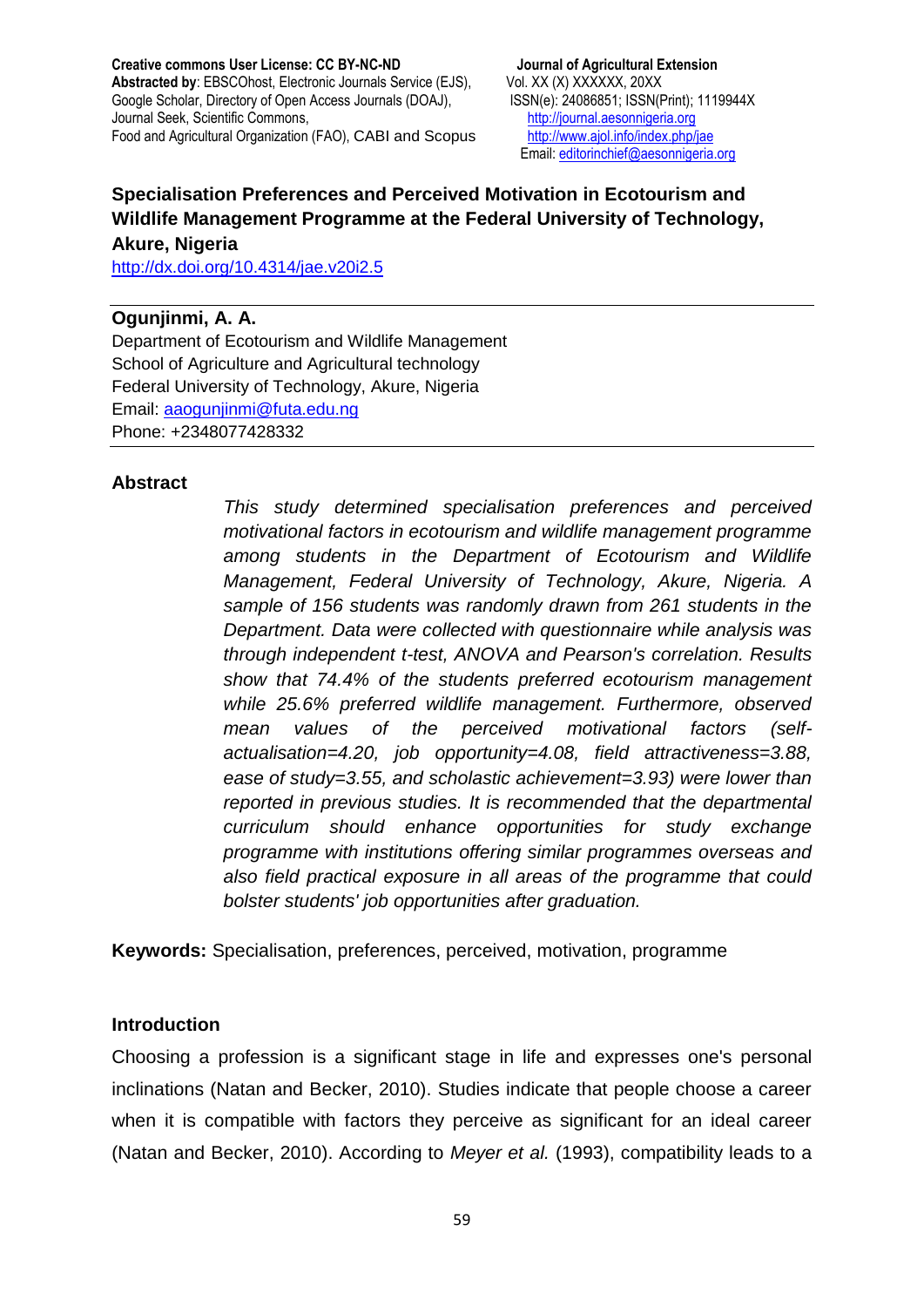greater commitment to the chosen career, while incompatibility will eventually result in burnout and exit from the profession. Ajzen (1991) theory of planned behaviour, an extension of the Ajzen and Fishbein (1969, 1980) theory of reasoned action support career choice among individuals. According to the theory, human action is guided by three kinds of considerations which include beliefs about the likely outcomes of the behaviour and the evaluations of these outcomes (behaviour beliefs), beliefs about the normative expectations of others and motivation to comply with these expectations (normative beliefs), and beliefs about the perceived power of these factors (control beliefs) (Ajzen, 2006).

The predisposition for a career choice is a composite of intrinsic and extrinsic factors. Among such factors include family socio-economic backgrounds such as income and types of occupations (Zahari *et al.,* 2005), parental influence, family, friends or significant other people of reference (Ajzen, 1991, Amani, 2013), income and future career prospects (Bhat *et al.,* 2012), intentions, self-esteem and ease of employment (Ajzen, 2006, Amani, 2013). Orenuga and Costa (2006) also identified four major motives for the choice of specialisation as interest, prestige, good employment opportunities and regular work hours. Similarly, Wong *et al.* (2007) found technical and functional competency, general management competency, autonomy/independency and lifestyle, job security and stability, geographic security, entrepreneurial creativity, service and dedication to a cause and pure challenge as the students' motivational factors to choose a career. In the study conducted in Sweden, Hjalager (2003) reported working with people and/or communication, work experience, and the value of the programmes in many trades and industries as the three most important motives for career selection. Dapiawen *et al.* (2008) report that the primary reason for students' specialisation is 'my own decision'. According to Ugezu and Modekwe (2012) in their studies of medical doctors, 94% of the respondents who had made a choice of area of specialisation felt their choices were not influenced by peers and classmates.

Disciplines in academia, according to Nzewi (2008) are primarily concerned with the issues of lectures, research and grades earned by students; attention is seldom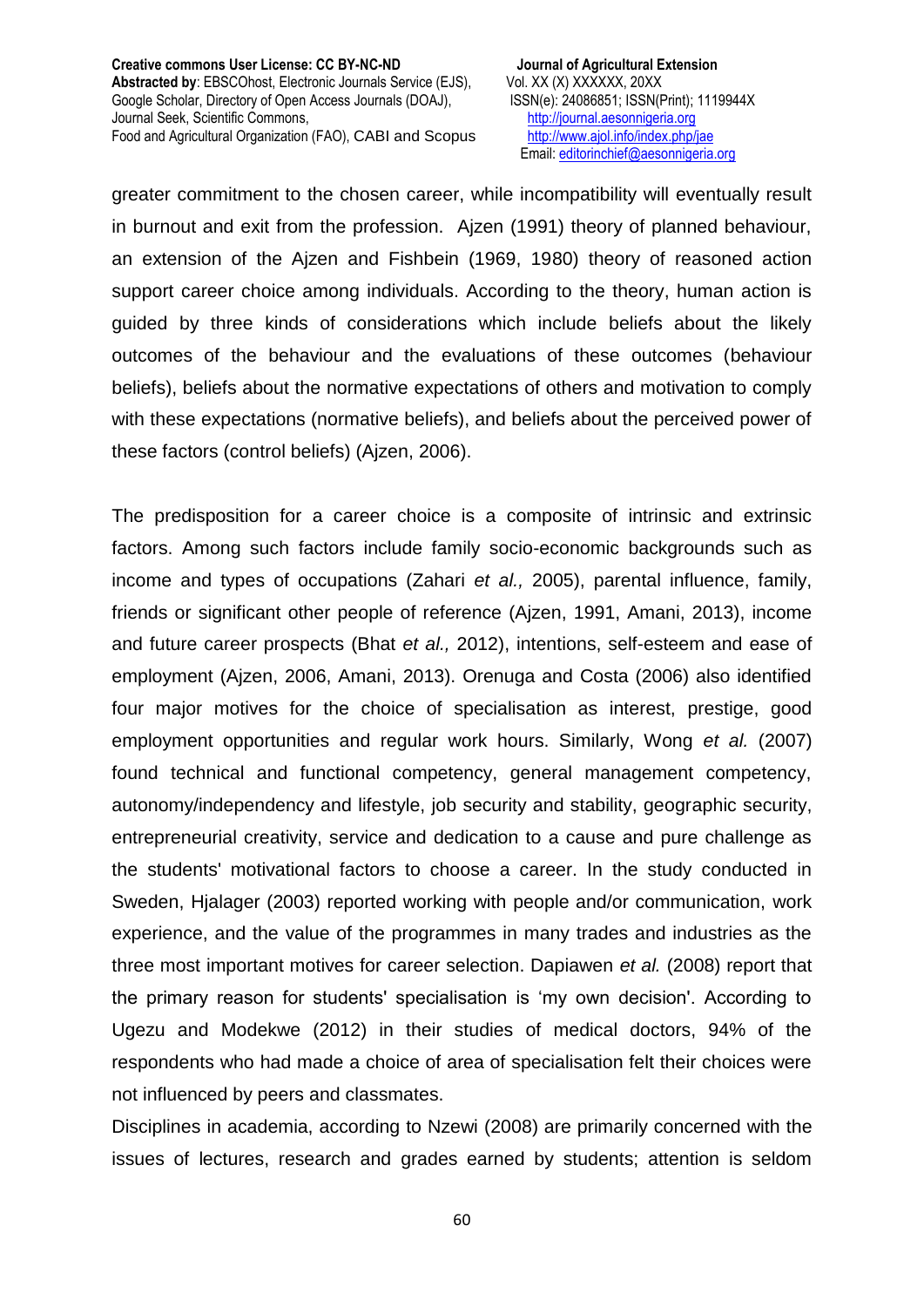Email[: editorinchief@aesonnigeria.org](mailto:editorinchief@aesonnigeria.org)

directed towards the critical but non-academic human and social backgrounds that discretely impact students' devotion to study, their failures and successes, their career decisions and fulfilment in the field after graduations. Nzewi (2008) further opined that it is of central human concern that academia should stimulate students to aim for attaining job fulfilment in their chosen careers. This is predicated on constant self-reflection and self-assessment that would enable a suitable choice of areas of specialisation within broad disciplines. Many attributes have been thought to be the underlying factors for the selection of the specialisations in the institutions of higher learning, while more and more determinants are coming up due to the dynamic change in the market which needs to be identified (Lovelock, 2007 cited in Wairimu, 2013). As the challenges of environmental sustainability mount, a steady supply of well-trained and highly educated professionals is needed to meet the complex demand of ecotourism and wildlife sectors. Preferences of present day students may reflect ultimate career choices of future ecotourism and wildlife management practitioners, which in turn could play an important role in the development of ecotourism and wildlife sectors in Nigeria. Identifying motivational factors in specialisation preferences will facilitate planning and appropriate changes in ecotourism and wildlife management training and curriculum. According to Arnott and Saunders (2008), past studies seldom delve into the purpose-driven choices made by students in the field of their specialisation. It serves as a significant social study to identify why students opt for the academic discipline of specialisation when pursuing university education (Arnott and Saunders, 2008). To spur interest in agriculture, fisheries and natural resources, courses among the youth require crucial inquiry into their personality endowments and motivational reorientations or partly personal value systems vis-à-vis influences of environmental or external structures (Romeo, 2014).

In Nigeria, admission to courses in the universities could either be through Unified Tertiary Matriculation Examination (UTME) conducted by Joint Admission and Matriculation Board (JAMB) and Pre-degree programme administered by the universities for entry into 100 Level or through Direct Entry (DE) admission for holders of advanced certificates such National Diploma (ND), Nigerian Certificate in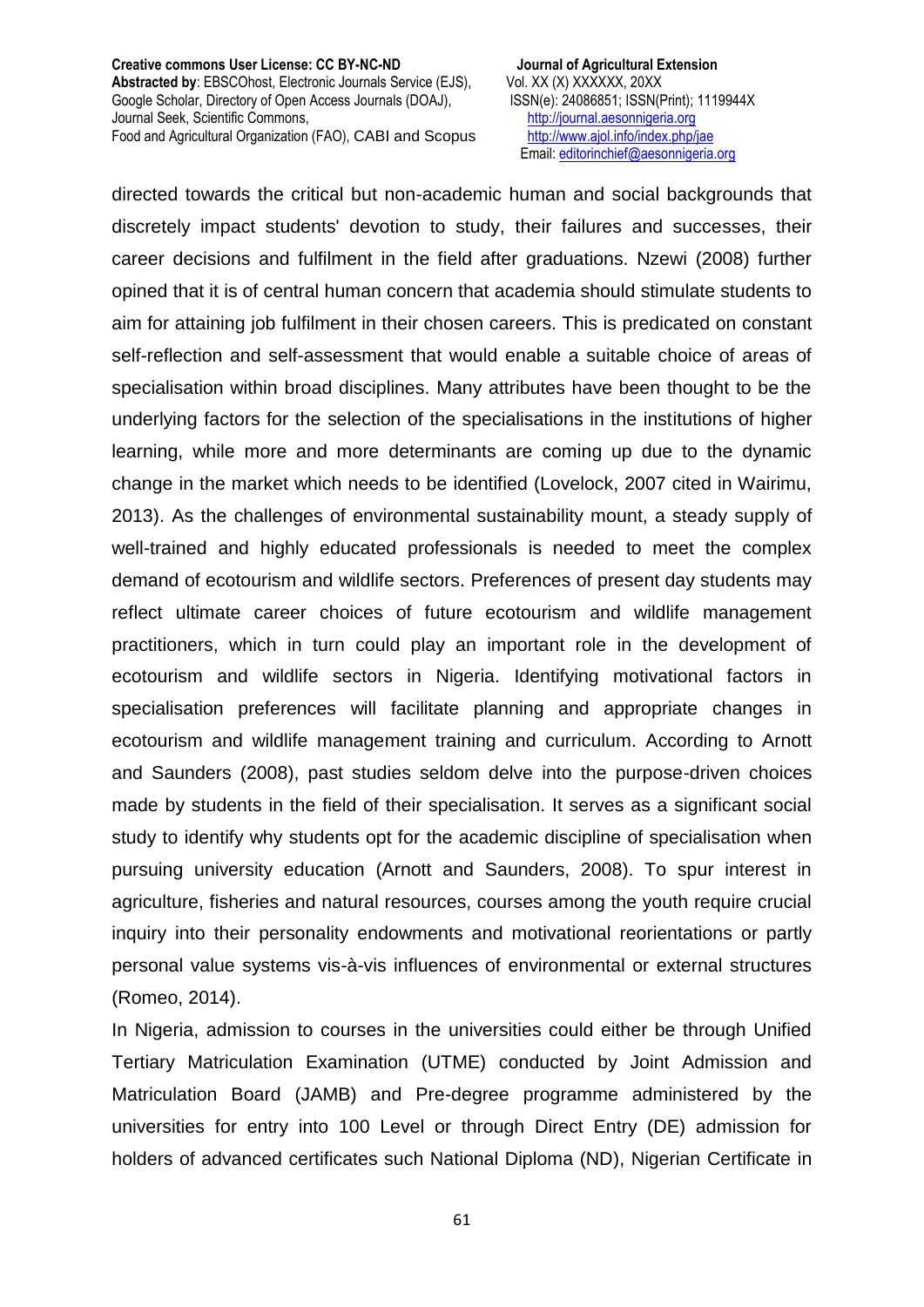Email[: editorinchief@aesonnigeria.org](mailto:editorinchief@aesonnigeria.org)

Education (NCE), holders of Diploma through Interim Joint Matriculation Board (IJMB), University Diplomas and Higher National Diploma (HND) for entry into 200 Level and 300 Level respectively. Whatever the entry level, all admissions are through JAMB in conjunction with the universities. Each candidate must obtain JAMB form (UTME Form or DE Form) and select a University, a Polytechnic or Mono-technic and a College of Education as well as first and second preferred course of study and also sits for UTME (except DE candidates) and Post UTME conducted by tertiary institutions in Nigeria. For a candidate to qualify to sit for post UTME conducted by the universities, he or she must have scored 180 marks and above while for post UTME conducted by Polytechnic or Mono-Technic and Colleges of Education, the candidate must have scored between 150 and 179 marks. The aggregate scores obtained from UTME and post UTME is used in determining the cut-off marks for admission into any programme in Nigerian tertiary institutions. Candidates that do not qualify for admission into specific courses selected based on low aggregate scores obtained or score below cut-off marks specified by the institutions and are within cut-off marks for other courses are offered admission to such courses regardless of their preferred courses of choice as long as they possess Ordinary Level (O/L) requirements and sat for relevant UTME subjects for the course(s). Despite these, matriculated students could change from one programme to another within the university based on the rules and guidelines approved by the senate of the university. For example, in the Federal University of Technology, Akure, Nigeria, a student could seek to change his or her academic programme to another within the University due to poor performance or academic withdrawal. In both cases, the student must not have more than four (4) outstanding courses at 100 Level. The application for change of academic programme must, however, be approved by the senate of the university for such students. Any student whose application for change of academic programme is approved is admitted into 200 Level.

Previous studies on motivational factors in specialisation preferences have been conducted in various disciplines (Gjerberg, 2001, Dapiawen *et al.,* 2008, Natan and Becker, 2010, Bhat *et al.,* 2012), however; few studies relating to tourism/ecotourism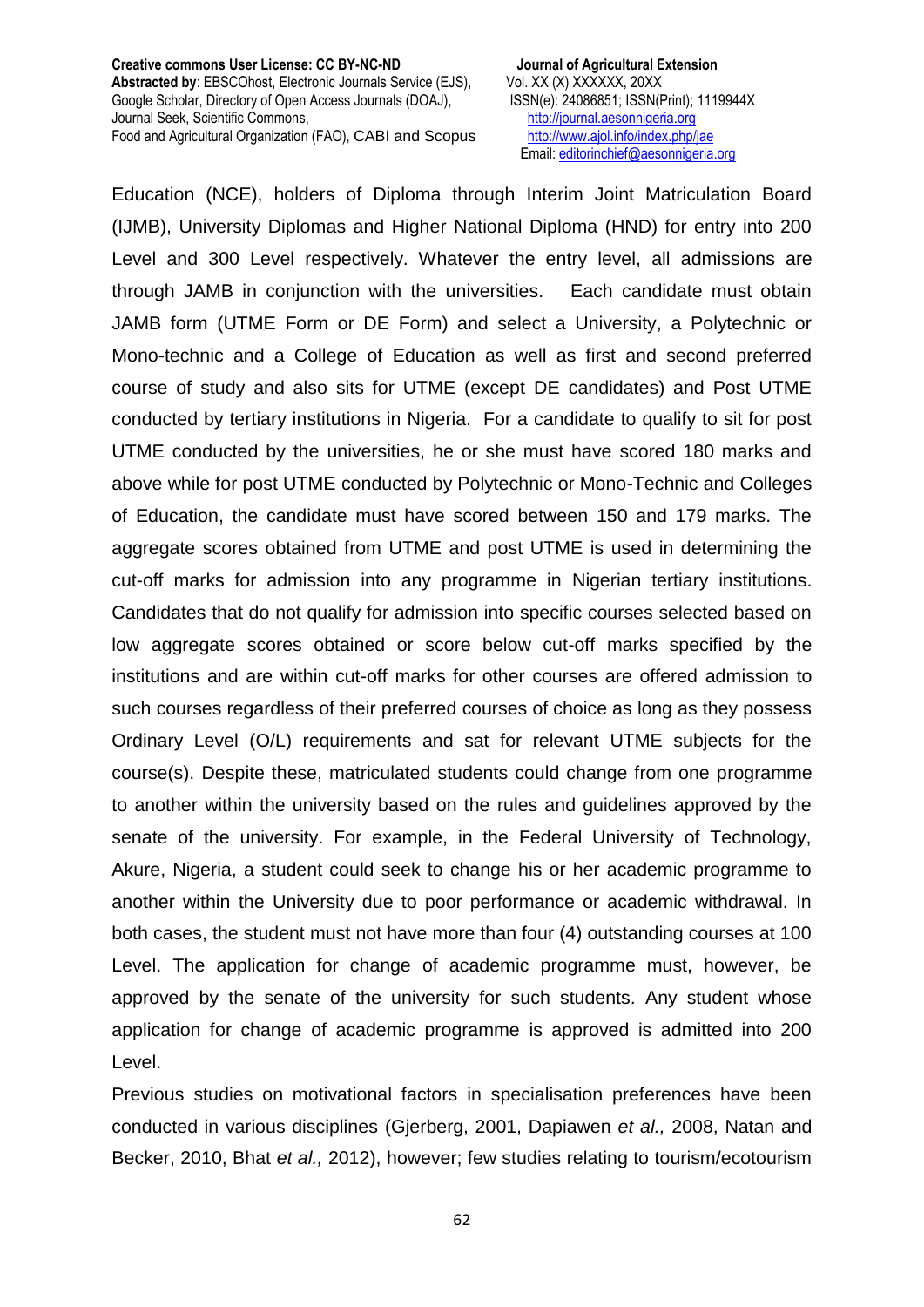have been conducted and as such, limited information is available on specialisation preferences in ecotourism and wildlife management. Among such studies on tourism are Lee *et al.* (2008), Sibson (2011), and Bamford (2012). The study is aimed at determining specialisation preferences and perceived motivational factors in ecotourism and wildlife management programme at the Federal University of Technology, Akure, Nigeria. The specific objectives of the study were to identify: i) differences in male and female students' preferred areas of specialisation, ii) differences in male and female students' motivational factors, iii) differences in students' motivational factors based on preferred areas of specialisation, iv) differences in motivational factors based on their level of study, and v) relationships between motivational factors and students' preferred areas of specialisation.

#### **Methodology**

#### **The Study Area**

The study area was Federal University of Technology, Akure, Ondo State, Southwest, Nigeria. The state lies between latitudes 50 45' and 70 52'N and longitudes 4020' and 60 05'E. Its land area is about 15,500 square kilometres (UNAAB-IFSERAR, 2010) (Figure 1). The study was conducted in the Department of Ecotourism and Wildlife Management, School of Agriculture and Agricultural Technology, Federal University of Technology, Akure, Nigeria. The Department is the first Department to offer ecotourism management programme in Nigeria and was established in 2007 through the splitting of the Department of Fisheries and Wildlife Management into Ecotourism and Wildlife Management and Fisheries and Aquaculture Technology. However, the Department took off with 45 students in 2008/2009 academic session.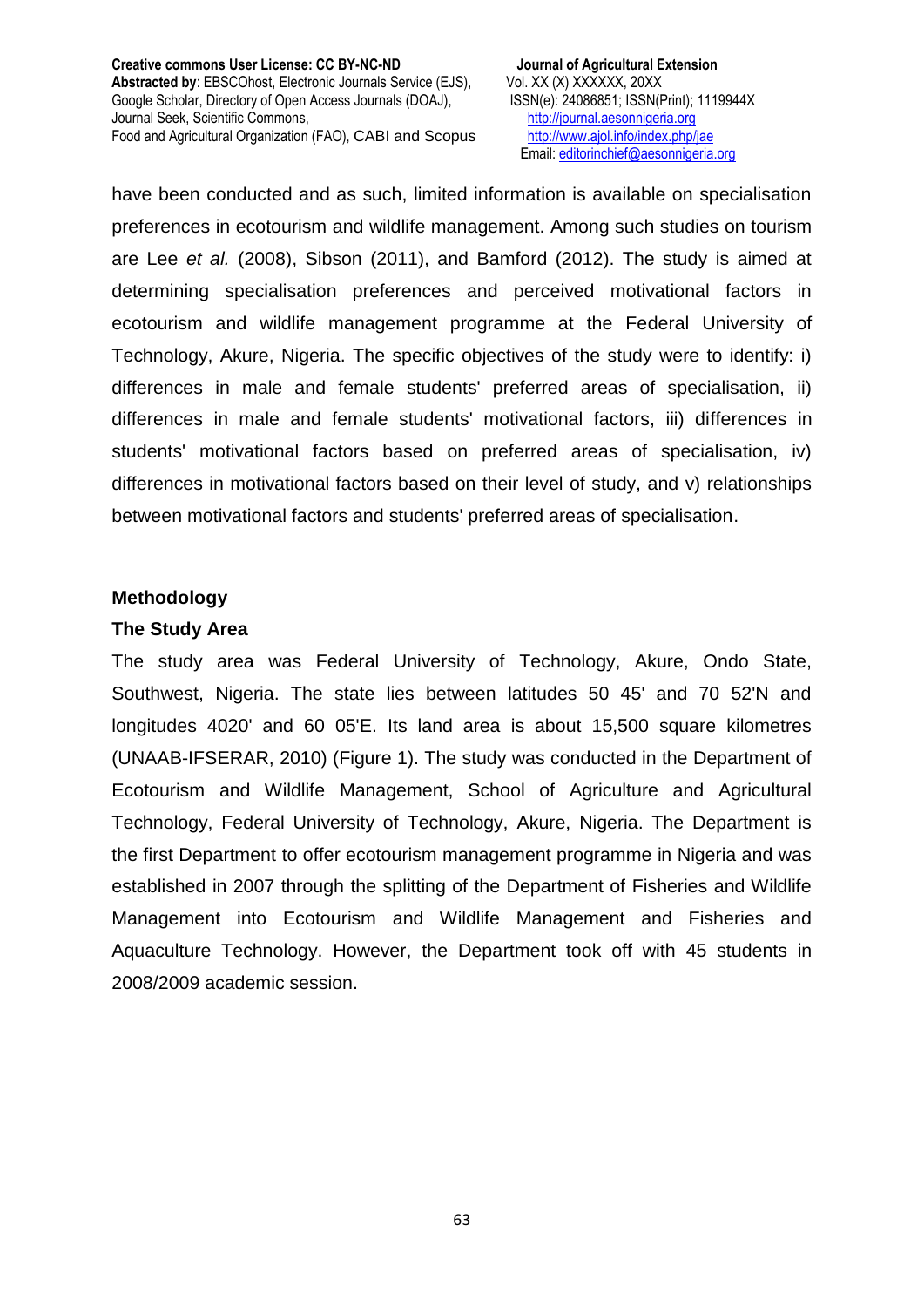**Creative commons User License: CC BY-NC-ND Journal of Agricultural Extension** 

**Abstracted by: EBSCOhost, Electronic Journals Service (EJS), Vol. XX (X) XXXXXX, 20XX** Google Scholar, Directory of Open Access Journals (DOAJ), ISSN(e): 24086851; ISSN(Print); 1119944X Journal Seek, Scientific Commons, [http://journal.aesonnigeria.org](http://journal.aesonnigeria.org/)

Food and Agricultural Organization (FAO), CABI and Scopus <http://www.ajol.info/index.php/jae>

Email[: editorinchief@aesonnigeria.org](mailto:editorinchief@aesonnigeria.org)



**Figure 1: Map of Ondo State, Nigeria showing location of the study area**

## **Population, Sampling, Instrument and Analysis**

The sample size of 156 respondents was determined using Krejcie and Morgan (1970) determination of sample size. As at the time of the study, there were 261 students in the Department comprising 219 undergraduates and 42 graduating students. The sample size was proportionally distributed according to the population of students in each level. Thus, from 37 students in 100 level, 22 students were selected, 28 from 47 in 200 level, 30 from 50 in 300 level, 31 from 52 in 400 level, 20 from 33 in 500 level and 25 were selected from 42 in the graduating class. The respondents in each level were randomly selected from the population. Data were collected using pretested structured questionnaire comprising personal factors such as sex, age, level of study, preferred area of specialisation, and Lee et al. (2008) motivational factors for choosing a hospitality and tourism management programme. Reliability coefficients determination follows Cronbach's (1951). Cronbach's alpha determines the internal consistency or average correlation of items in a survey instrument to gauge its reliability (Santos, 1999). For overall motivation, the reliability Cronbach alpha coefficient was 0.87, self-actualisation was 0.63, job opportunities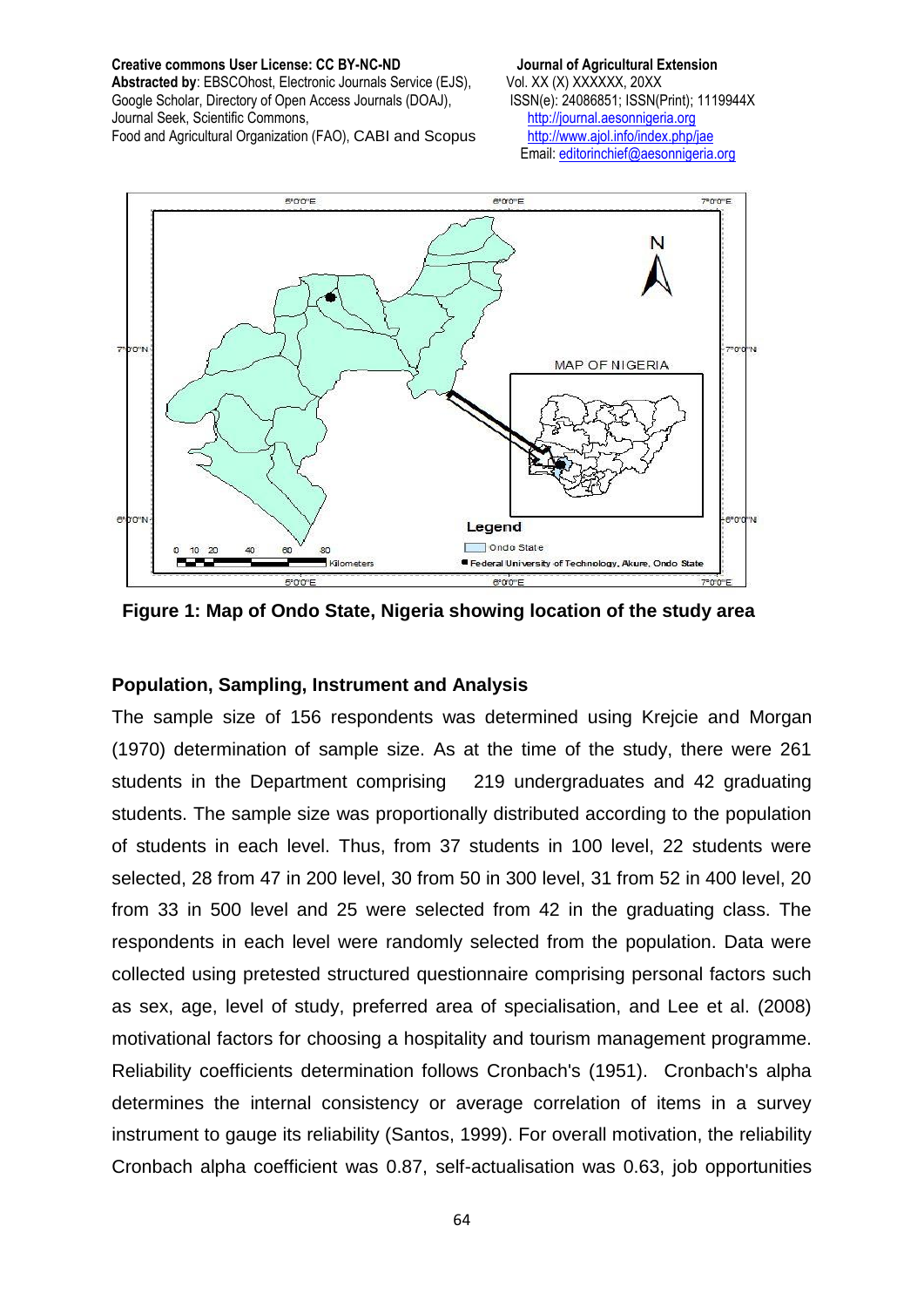(0.75), field attractiveness (0.73), ease of study (0.62) and scholastic achievement (0.67). Data were analysed with T-Test, analysis of variance (ANOVA) and Pearson's correlation.

## **Results and Discussion**

## **Profiles of the Respondents**

A large percentage of respondents (58.3%) were in the age group of 21-25 years with a mean of 22.2 years and median of 22 years; the median age was thus higher than the national estimated median age of 18.2% for Nigeria (CIA World Factbook, 2016). Also, 50.6% were male while 49.4% were female. This could be a factor of enrolment of more males in science and technology courses than females. Aderemi *et al.* (2013) also observed that the number of female students admitted for science and technology courses was consistently lower than that of male counterparts. This is inconsistent with the findings of Lee *et al.* (2008) in their studies of hospitality and tourism management (HTM) in Hong Kong where they observed that female were more in overall undergraduate population than male. In addition, 19.9% and 19.2% were in 300 and 400 levels, respectively (Table 1).

| Variable                    | Percentage |
|-----------------------------|------------|
| Age                         |            |
| 16-20                       | 28.9       |
| $21 - 25$                   | 58.3       |
| 26-30                       | 12.8       |
| Mean= $22.2$ , Median= $22$ |            |
| Sex                         |            |
| Male                        | 50.6       |
| Female                      | 49.4       |
| Level of Study              |            |
| 100                         | 14.1       |
| 200                         | 17.9       |
| 300                         | 19.2       |
| 400                         | 19.9       |
| 500                         | 12.8       |
| Graduating                  | 16.0       |

### **Table 1: Respondents' profile**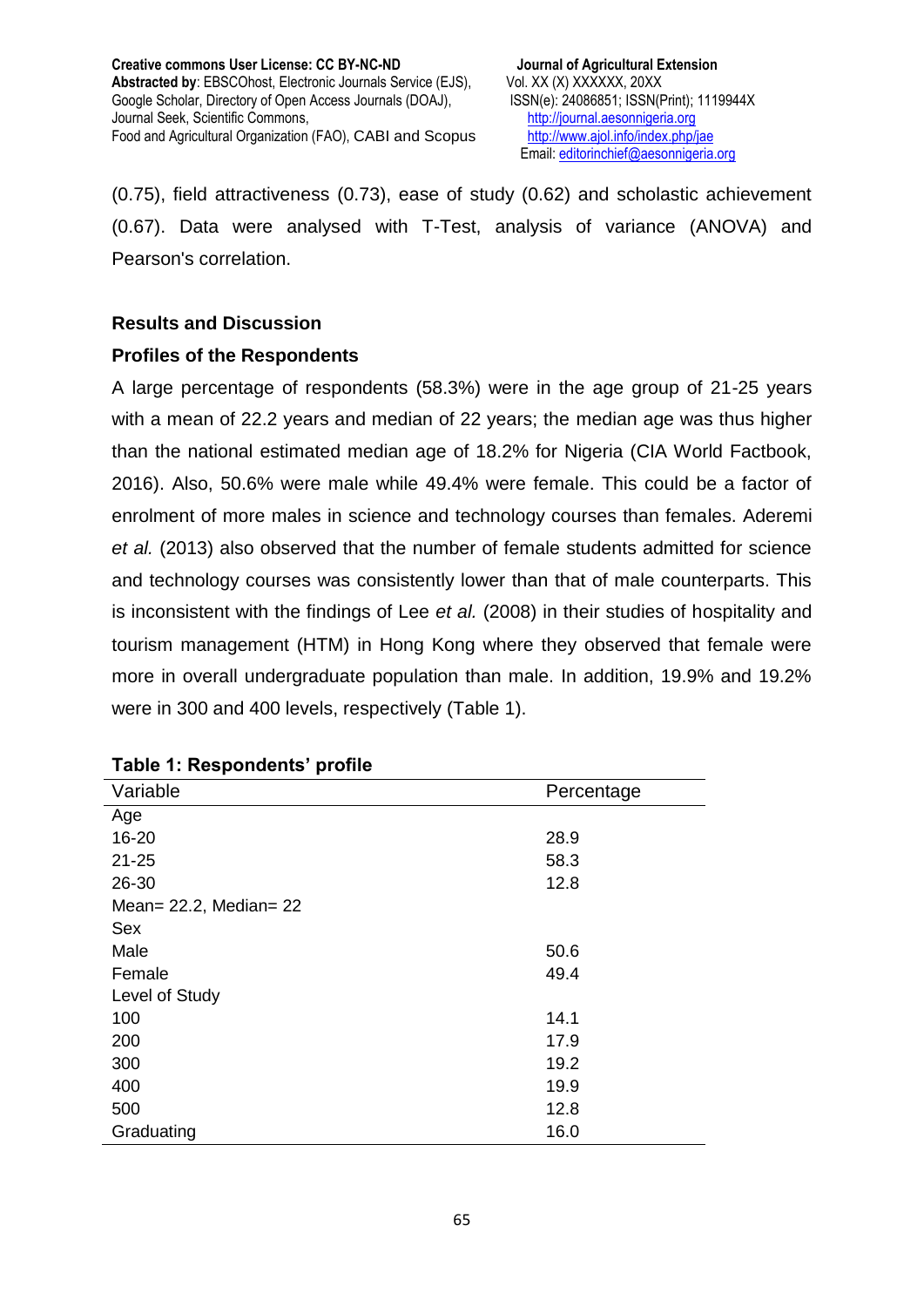## **Students' Preferred Areas of Specialisation**

The results show that 74.4% and 25.6% preferred ecotourism management (EM) and wildlife (WM) management as the preferred areas of specialisation, respectively (Figure 2). That the majority of the students preferred ecotourism management could be due to the perception of students on the related nature of ecotourism to tourism and thus could provide them job opportunity in the tourism sector. Contrary to expectation, no gender differences were observed in specialisation preferences by the students (t= 1.96,  $p \ge 0.05$ ); although the mean of the male group was higher than that of the female group (Table 2). This confirmed the findings of Diderichsen *et al.* (2013) that showed almost no gender differences in students' specialties choices. Soethout *et al.* (2004) however reported gender differences in specialty career choices. Bhat *et al.* (2012) and Gjerberg (2001) observed that gender significantly influenced specialty choice.



**Figure 2: Respondents' preferred areas of specialisation (%)**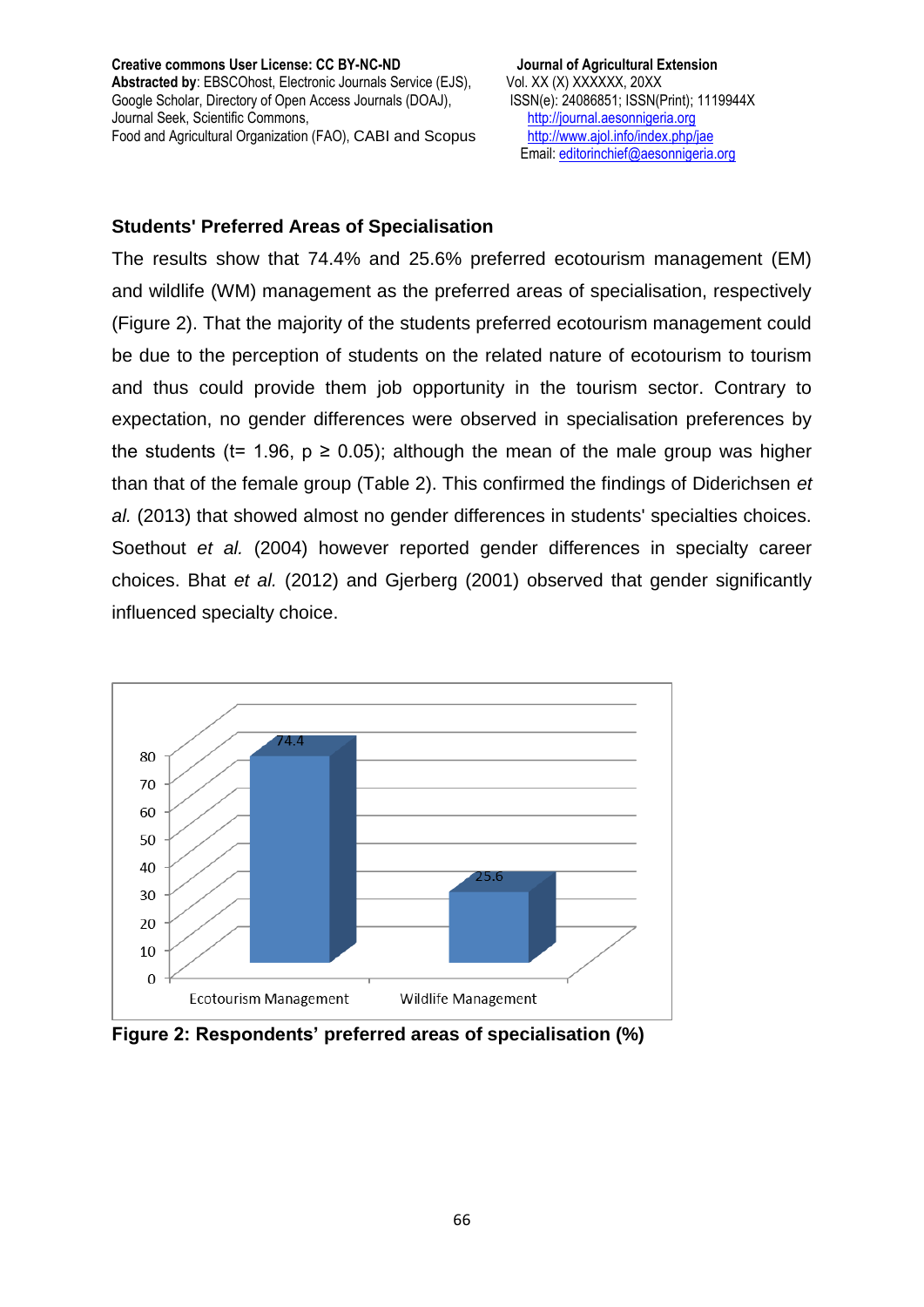Email[: editorinchief@aesonnigeria.org](mailto:editorinchief@aesonnigeria.org)

| Variable            | Male   | Female Mean |                   | T-value |
|---------------------|--------|-------------|-------------------|---------|
|                     | (Mean) |             | (Mean) Difference |         |
| Preferred Area 1.32 |        | $-1.18$     | 0.14              | $1.96*$ |
| Ωf                  |        |             |                   |         |
| Specialisation      |        |             |                   |         |
| $*$ P ≥ 0.05        |        |             |                   |         |

#### **Table 2: Gender differences in students' preferred areas of specialisation**

**Students' Motivational Factors**

Table 3 presents students' ratings of motivational factors for the area of specialisation preferences. For self-actualisation items, the means ranged from 3.71 to 4.48 with the highest mean value for possible contact with foreigners and foreign cultures. For job opportunity items; they ranged from 3.43 to 4.51. The highest mean value was for "I believe that the field is practical rather than theoretical". Similarly, the means for field attractiveness items ranged from 3.37 to 4.47 with I believe that there are many opportunities to take more overseas trips having the highest means. For ease of study, they range from 2.72 to 3.95 with the score for university entrance examination qualified them for this major having highest mean score while the mean for scholastic achievement items ranges from 3.70 to 4.31 with the likeness to be an excellent scholar in this field having the highest mean score.

The findings on motivational factors imply that the students' motivational factors for their preferred areas of specialisation were lower than the observations of Lee *et al.* (2008) who reported that the mean of self-actualisation was from 4.62 to 5.35, job opportunity from 4.65 to 5.37, field attractiveness from 4.20 to 4.75, ease of study from 4.09 to 4.61 while scholastic achievement were from 3.96 to 4.80. Although job opportunity had the highest overall mean among the motivational factors (5.01) in Lee *et al.* (2008), the present findings showed that self-actualisation (4.20) had the highest overall mean. Tijani and Omirin (2013) also observed that personal and professional interest (an item under self-actualisation) was the major motivational factor for the choice of course of study. In addition, ease of study had the lowest overall mean in the present study as well as in Lee *et al*. (2008); the mean value obtained by Lee *et al.* (2008) (4.36) was higher than what was observed in this study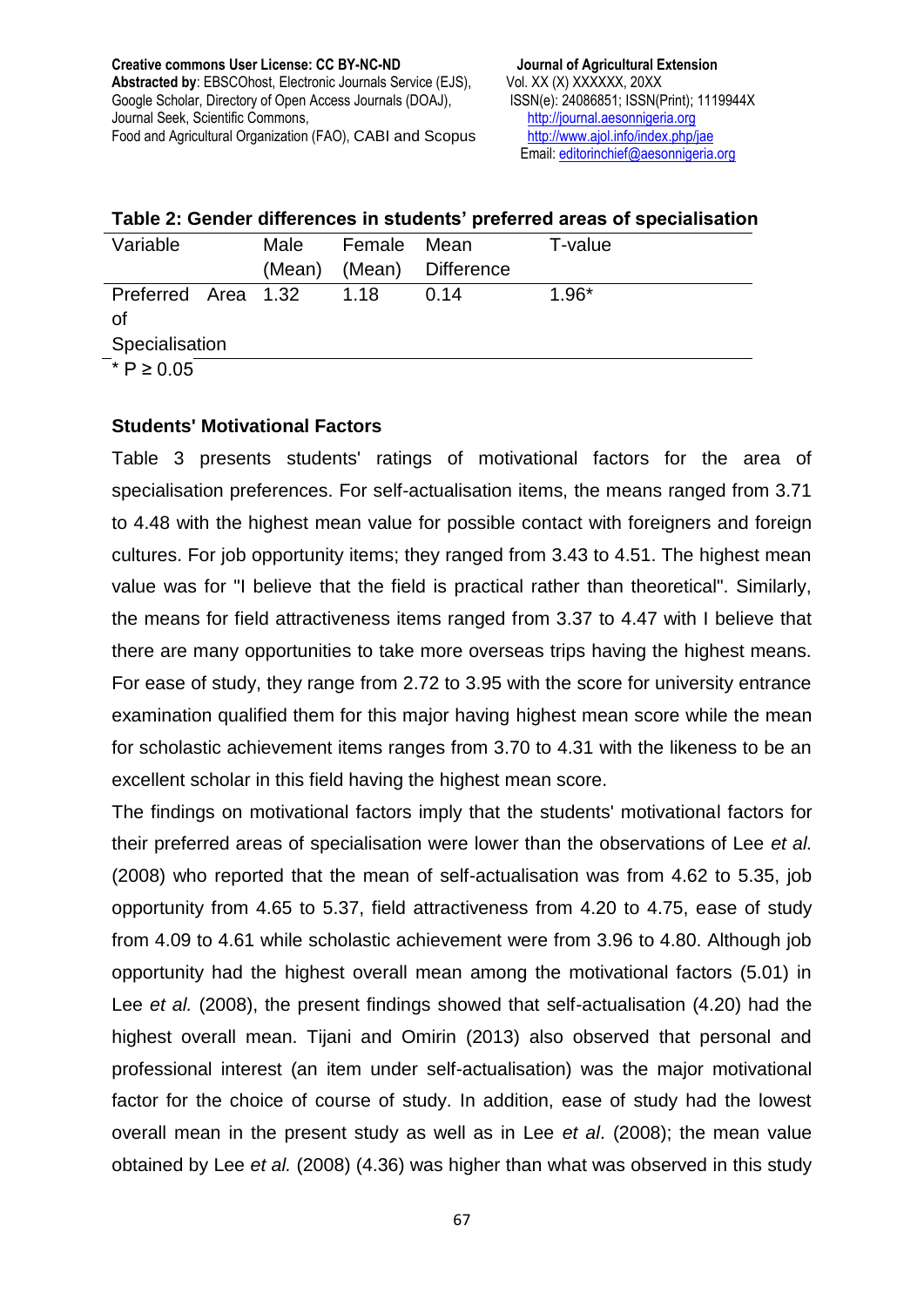(3.55). These findings could suggest that students in hospitality and tourism management studied by Lee *et al.* (2008) had higher study motivations than students of ecotourism and wildlife management (EWM) that were the focus of this study. This could be as a result of the fact that few students actually selected EWM as a course of study in their JAMB forms but were offered admission to the course due to their inability to meet the aggregate scores and cut off marks for the courses they had interest in studying and selected for UTME, Post UTME and pre-degree examination conducted by the university.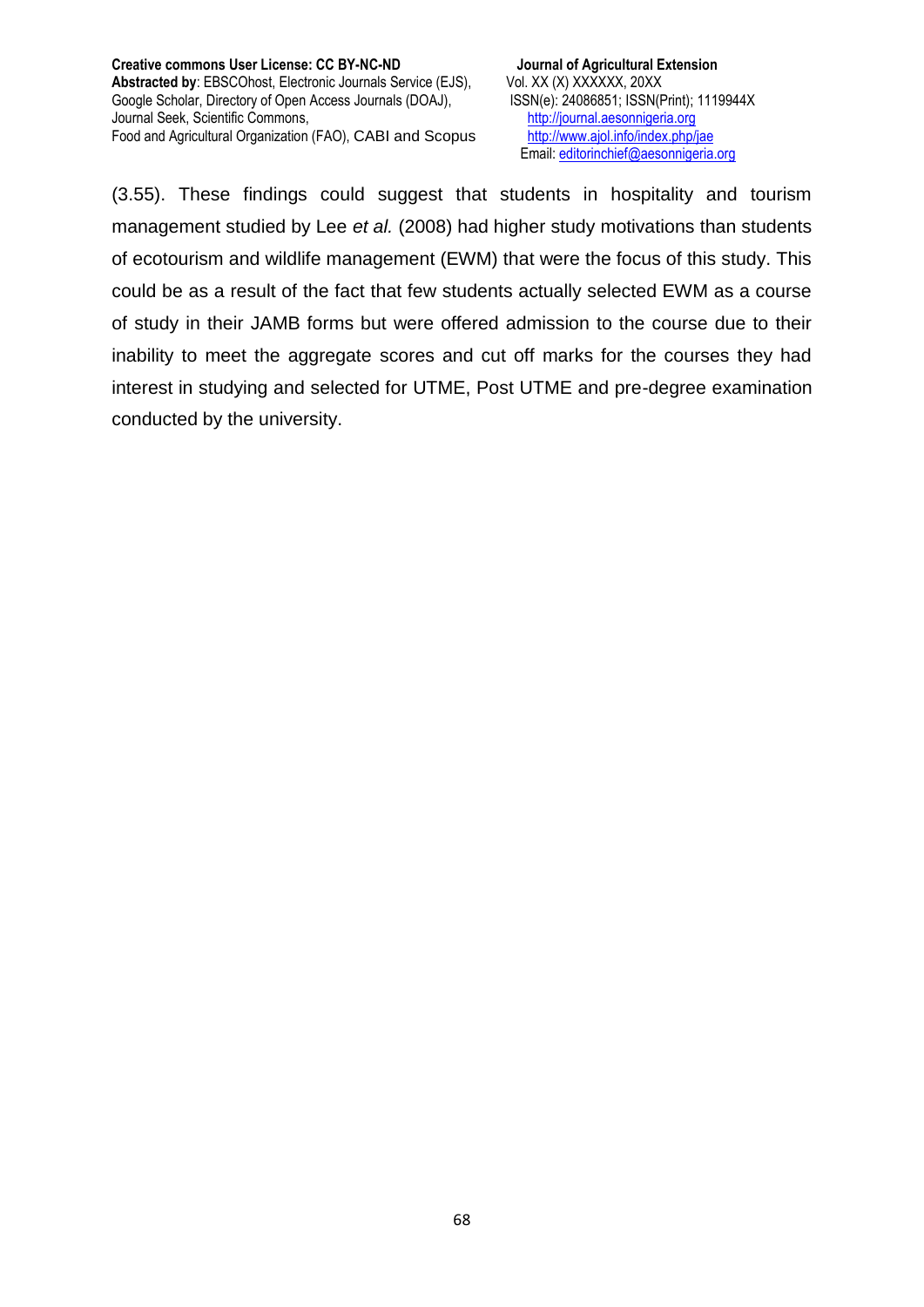#### **Creative commons User License: CC BY-NC-ND Journal of Agricultural Extension**  Abstracted by: EBSCOhost, Electronic Journals Service (EJS), Vol. XX (X) XXXXXX, 20XX<br>Google Scholar, Directory of Open Access Journals (DOAJ), ISSN(e): 24086851; ISSN(Print); 1119944X Google Scholar, Directory of Open Access Journals (DOAJ), ISSN(e): 24086851; ISSN(Print); Journal Seek, Scientific Commons, http://journal.aesonnigeria.org Journal Seek, Scientific Commons,<br>
Food and Agricultural Organization (FAO), CABI and Scopus<br>
http://www.ajol.info/index.php/jae Food and Agricultural Organization (FAO), CABI and Scopus

Email[: editorinchief@aesonnigeria.org](mailto:editorinchief@aesonnigeria.org)

## **Table 3: Students' ratings of motivational items**

| <b>Motivational items</b>                                               | Mean | Standard  |
|-------------------------------------------------------------------------|------|-----------|
|                                                                         |      | Deviation |
| Self-actualisation                                                      |      |           |
| I have interest in the course                                           | 4.24 | 0.72      |
| I would like to gain self-actualisation (i.e. to develop and achieve    | 4.37 | 0.80      |
| one's full potential)                                                   |      |           |
| This field suits my aptitude (i.e. talent and ability)                  | 3.71 | 1.05      |
| Compared to other fields, it is possible to contact foreigners and      | 4.48 | 0.70      |
| foreign cultures                                                        |      |           |
| Overall self-actualisation mean score                                   | 4.20 |           |
| Job opportunity                                                         |      |           |
| I believe that this field has a growing potential                       | 4.28 | 0.85      |
| I believe that the percentage of employment is                          | 3.43 | 1.00      |
| high after graduation                                                   |      |           |
| Working in this field apparently looks good                             | 3.96 | 0.81      |
| Scenes or pictures of the ecotourism and wildlife industry appearing    | 4.44 | 0.81      |
| in movies/TV look attractive                                            |      |           |
| I believe that there are a variety of job opportunities                 | 3.85 | 1.00      |
| I believe that this field is practical rather than theoretical          | 4.51 | 0.77      |
| Overall job opportunity mean score                                      | 4.08 |           |
| <b>Field Attractiveness</b>                                             |      |           |
| I like to serve others                                                  | 3.63 | 1.17      |
| Jobs in this field look attractive                                      | 3.97 | 0.92      |
| I would like to study more in this field                                | 3.97 | 0.97      |
| I believe that the level of salary is high in this field                | 3.37 | 1.05      |
| I believe that I can have many opportunities to take more overseas      | 4.47 | 0.67      |
| trips                                                                   |      |           |
| Overall field attractiveness mean score                                 | 3.88 |           |
| Ease of Study                                                           |      |           |
| Compared to other fields, it is easier to get good grades in this field | 3.60 | 1.02      |
| This field was recommended by others (e.g., parents, friends or         | 2.72 | 1.40      |
| teachers)                                                               |      |           |
| My score for university entrance exam qualified me for this major       | 3.95 | 1.23      |
| Compared to other fields, it is easy to study field                     | 3.71 | 0.97      |
| Compared to other fields, this field provides                           | 3.78 | 0.93      |
| more opportunity to be promoted                                         |      |           |
| Overall ease of study mean score                                        | 3.55 |           |
| <b>Scholastic Achievement</b>                                           |      |           |
| I would like to be a theoretical expert in this field                   | 3.70 | 1.19      |
| I have more interest in this field, compared to others                  | 3.78 | 1.07      |
| I would like to be an excellent scholar in this field                   | 4.31 | 0.88      |
| Overall scholastic achievement mean score                               | 3.93 |           |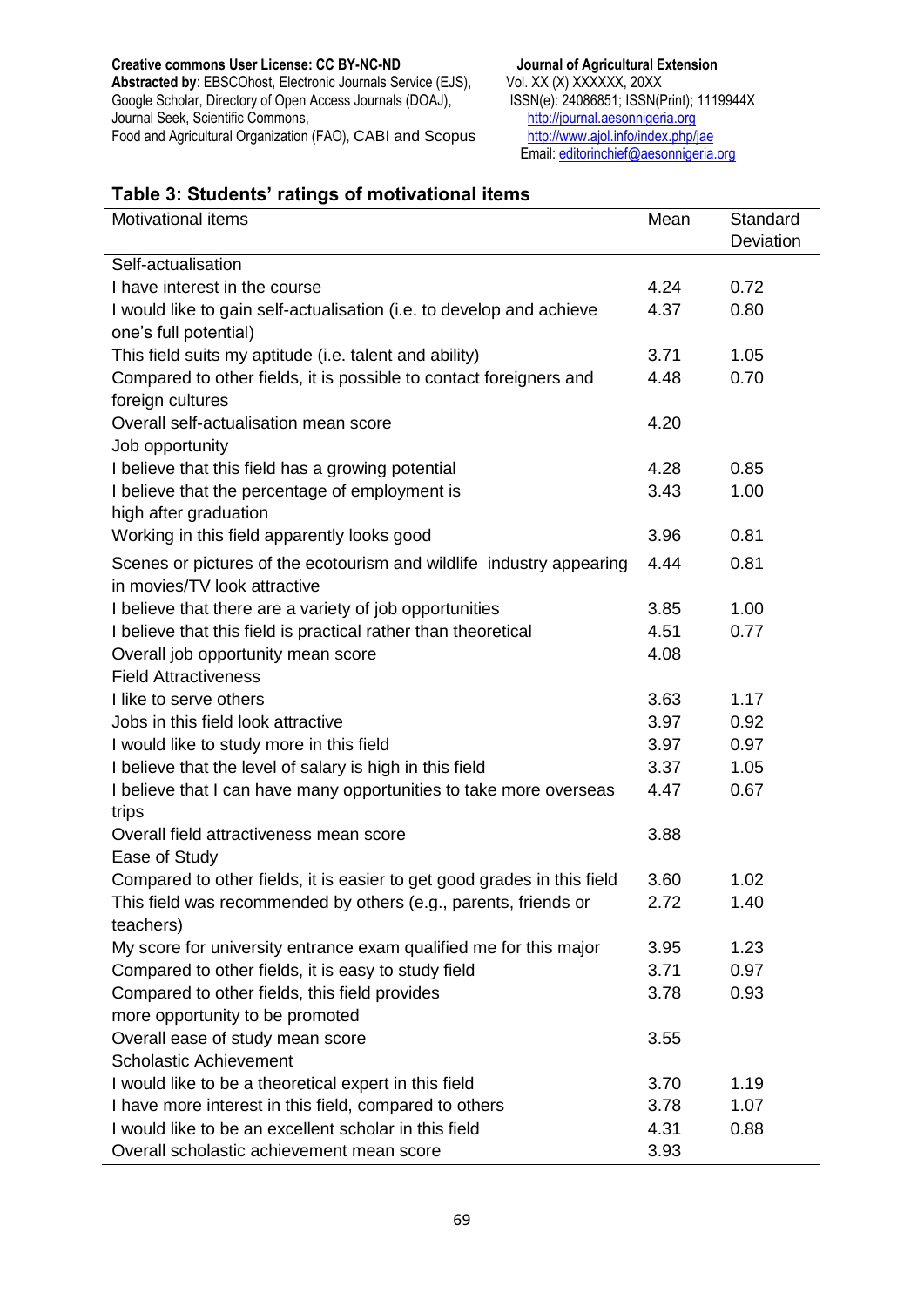Email[: editorinchief@aesonnigeria.org](mailto:editorinchief@aesonnigeria.org)

### **Differences in Motivational Factors based on Students' Gender**

No significant difference was also observed between male and female students' motivational factors (p≥0.05). Females, however, exhibited higher study motivation in all the motivational factors than male (Table 4). This confirmed the observations of Lee *et al.* (2008) that no significant differences exist between male and female motivational factors. Diderichsen *et al.* (2013) found that men and women had an almost identical ranking order of the motivational factors. Consistent with previous findings (Lee *et al.,* 2008), female students exhibited higher study motivation in all the motivational factors than male. Kim *et al.* (2007) found female student's dominance in hospitality and tourism management study motivation in Korea, Taiwan and China.

| <b>Motivational factors</b> | Male   | Female | Mean              | T-value |
|-----------------------------|--------|--------|-------------------|---------|
|                             | (Mean) | (Mean) | <b>Difference</b> |         |
| Self-actualisation          | 16.56  | 17.05  | 0.50              | $1.37*$ |
| Job opportunity             | 24.09  | 24.87  | 0.78              | $1.40*$ |
| <b>Field attractiveness</b> | 19.03  | 19.79  | 0.77              | $1.43*$ |
| Ease of study               | 17.34  | 18.18  | 0.84              | $1.49*$ |
| Scholastic achievement      | 11.46  | 12.13  | 0.67              | $1.73*$ |

#### **Table 4: Gender differences in students' motivational factors**

 $\overline{\phantom{a}}$   $\overline{\phantom{a}}$  P ≥0.05

**Differences in Motivational Factors based on Preferred Areas of Specialisation**

In Table 5, differences in motivational factors based on preferred areas of specialisation are presented. No significant differences were also observed in the students' motivational factors based on their preferred areas of specialisation (p ≥0.05). However, students exhibited slightly higher study motivation in ecotourism management regarding the job opportunity, field attractiveness and ease of study while they exhibited higher study motivation in wildlife management on selfactualisation and scholastic achievement. This is inconsistent with the observations of de Souza *et al.* (2015) that factors that influenced the intention of choice of specialties were different according to groups of specialties suggesting different motivational profiles. Kim *et al.* (2002) found the primary reasons to be interested in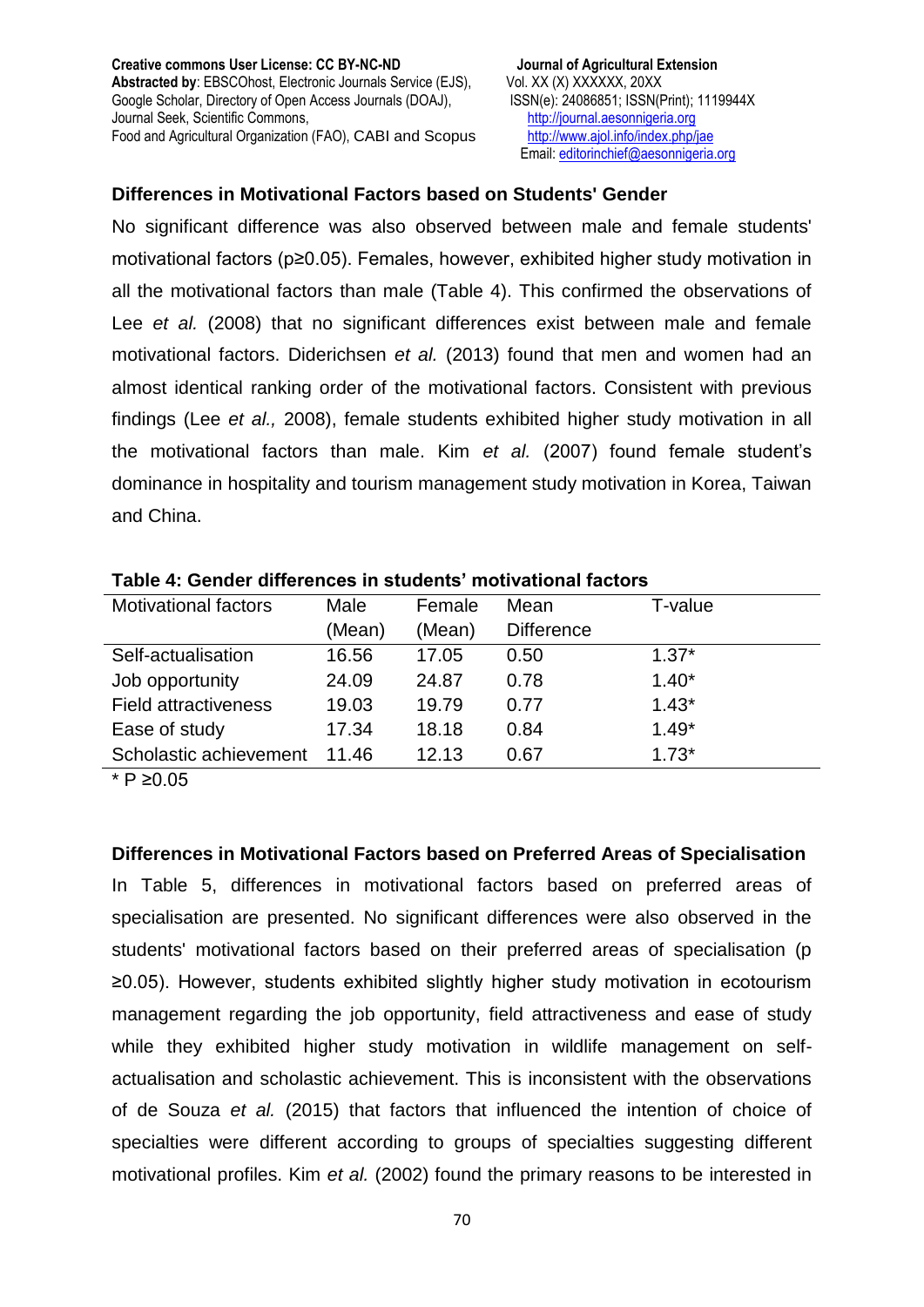the type of work associated with their specialisation, good job opportunities, and a good match with their capabilities and future earnings. Huyton (1997) observed abundant job opportunities as the major motive for hospitality and tourism management (HTM) programmes. In the comparison of Greek and UK students, Airey and Frontistis (1997) found that Greek students had a more positive view of job opportunities in the hospitality and tourism industry than their UK counterparts.

**Table 5: Differences in motivational factors based on preferred areas of specialisation**

| Variable                    | Ecotourism | Wildlife   | Mean              | T value  |
|-----------------------------|------------|------------|-------------------|----------|
|                             | Management | Management | <b>Difference</b> |          |
|                             |            |            |                   |          |
| Self-actualisation          | 16.77      | 16.90      | $-0.13$           | $-0.31*$ |
| Job opportunity             | 24.50      | 24.41      | 0.09              | $0.13*$  |
| <b>Field attractiveness</b> | 19.56      | 18.92      | 0.64              | $1.03*$  |
| Ease of study               | 17.86      | 17.44      | 0.43              | $0.65*$  |
| Scholastic                  | 11.65      | 12.21      | $-0.56$           | $-1.23*$ |
| achievement                 |            |            |                   |          |
|                             |            |            |                   |          |

 $\overline{\text{P}}$  ≥ 0.05

## **Differences in Motivational Factors based on Level of Study**

Differences in students' motivational factors based on students' level of study are presented in Table 6. No significance difference was observed in self-actualisation (F= 1.13,  $p \ge 0.05$ ), field attractiveness (F= 2.21,  $p \ge 0.05$ ), easy of study (F= 2.19, p ≥ 0.05), and scholastic achievement (F= 1.27,  $p \ge 0.05$ ), however, there was significant difference in job opportunity ( $F= 5.52$ ,  $p \le 0.01$ ). This could imply that students at different levels of study in ecotourism and wildlife management have different perceptions of the ability of the course to provide them with the needed job after graduation.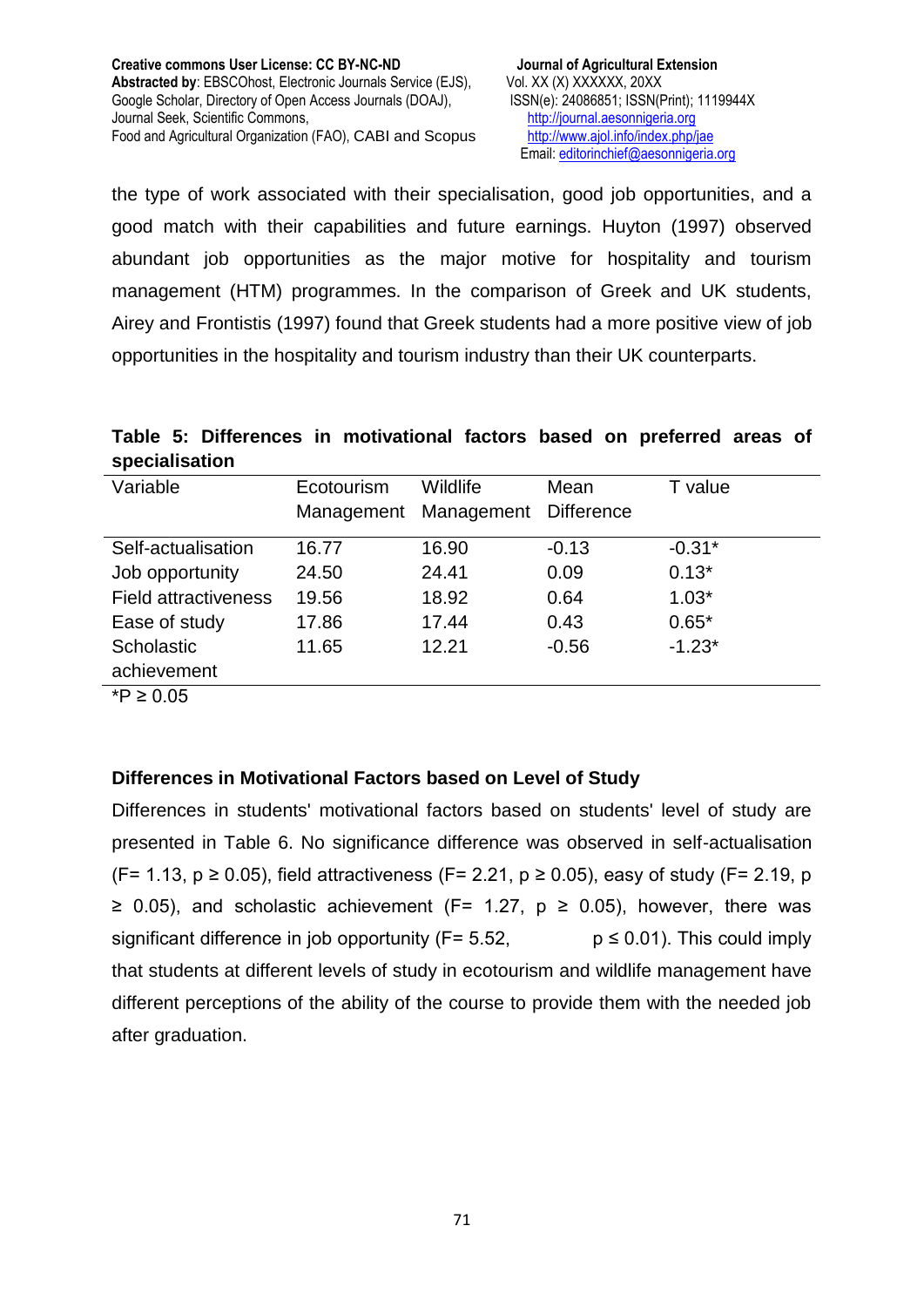| Table 6: Differences in motivation factors based on students' level of study |  |  |  |  |
|------------------------------------------------------------------------------|--|--|--|--|
|------------------------------------------------------------------------------|--|--|--|--|

| Variable                    |          |
|-----------------------------|----------|
| Self-actualisation          | 1.13     |
| Job opportunity             | $5.52**$ |
| <b>Field attractiveness</b> | 2.21     |
| Ease of study               | 2.19     |
| Scholastic achievement      | 1 27     |

 $\frac{1}{\sqrt{1 + P}}$  ≤ 0.01

# **Relationship between Motivational Factors and Students' Areas of Specialisation**

In Table 7, the relationship between motivational factors and students' areas of specialisation preference is presented. No statistically significant relationship was observed between motivational factors and students' preferred areas of specialisation ( $p \ge 0.05$ ). This could be due to the nature of their admission to the programme since most of them did not choose the course as their preferred course of study at the point of admission into the university. Thus, most of the students were actually offered admission into the course because they didn't qualify for their preferred courses and their scores qualified them for the course. In addition, some of them changed their academic programme to Ecotourism and Wildlife Management Programme due to their inability to cope with the initial courses they were admitted to study at the University. It could thus be deduced that students had lower motivations in EWM Programme.

| Table 7: Relationship between motivational factors and students' preferred |  |
|----------------------------------------------------------------------------|--|
| areas of specialisation                                                    |  |

| Variable                    | Correlation Value (r) | P Value |
|-----------------------------|-----------------------|---------|
| Self-actualisation          | 0.03                  | $0.76*$ |
| Job opportunity             | $-0.01$               | $0.90*$ |
| <b>Field attractiveness</b> | $-0.08$               | $0.31*$ |
| Ease of study               | $-0.05$               | $0.51*$ |
| Scholastic achievement      | 0.10                  | $0.22*$ |
| <i>*</i> P ≥ 0.05           |                       |         |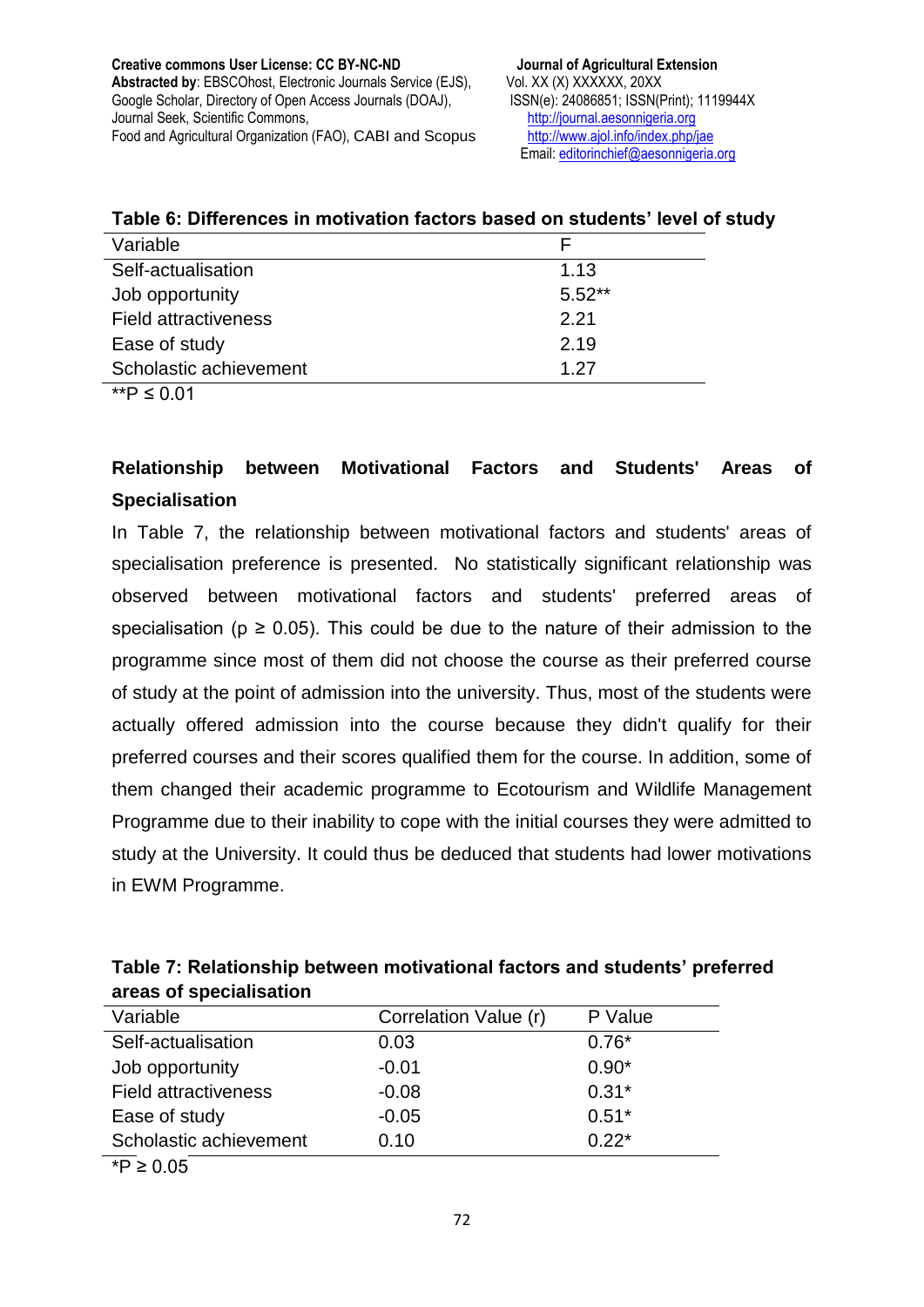#### **Conclusion and Recommendations**

The majority of respondents preferred ecotourism management to wildlife management. This could be due to the perception of students on the related nature of ecotourism to tourism and thus could provide them job opportunity in the tourism sector. Opportunities for study exchange programme with institutions offering similar programmes overseas that could enable the students have contact with foreigners and foreign cultures as well as making overseas trips should be provided in the development of course curriculum for the department. In addition, field practical exposure in all areas of the programme that could bolster students' job opportunities after graduation and make them excellent scholars in the field should be accorded priority in the delivery of the curriculum. These are necessary in view of the peculiarities of their admission into the department.

### **References**

- Aderemi, H.O., Hassan, O.M., Sinyanbola, W.O. and Taiwo, K. (2013). Trends in enrolment, graduation and staffing of science and technology education in Nigeria tertiary institutions: A gender participation perspective. *Education Research and Reviews,* 8(21): 2011- 2020
- Airey, D., and Frontistis, A. (1997). Attitudes to careers in tourism: An Anglo Greek comparison. *Tourism Management,* 18(3): 149-158.
- Ajzen, I. and Fishein, M. (1969). The prediction of behavioral intentions in a choice situation. *Journal of Experimental Social Psychology,* 5: 400-416.
- Ajzen, I. and Fishein, M. (1980). *Understanding attitudes and predicting social behaviour*, Prentice-Hall: Englewood Cliffs, NJ.
- Ajzen, I. (1991). The theory of planned behavior. *The Organizational Behavior and Human Decision Processes,* 50(2): 179-211.
- Ajzen, I. (2006). *Constructing a theory of planned behavior questionnaire.* Accessed from http://people.umass.edu/aizen/pdf/tpb.measurement.pdf.
- Amani, J. (2013). Social influence and occupational knowledge as predictors of career choice intentions among undergraduate students in Tanzania. *International Journal of Learning and Development,* 3(3):185-193
- Arnott, T. and Saunders, L. (eds.) (2008). *Career choice: The voices of music students*. African Minds, Centre for Indigenous Instrumental Music and Dance Practices of Africa. 135pp
- Bhat, S., D'Souza, L. and Fernandez, J. (2012). Factors influencing the career choices of medical graduates. *Journal of Clinical and Diagnostic Research,* 6(1):61-64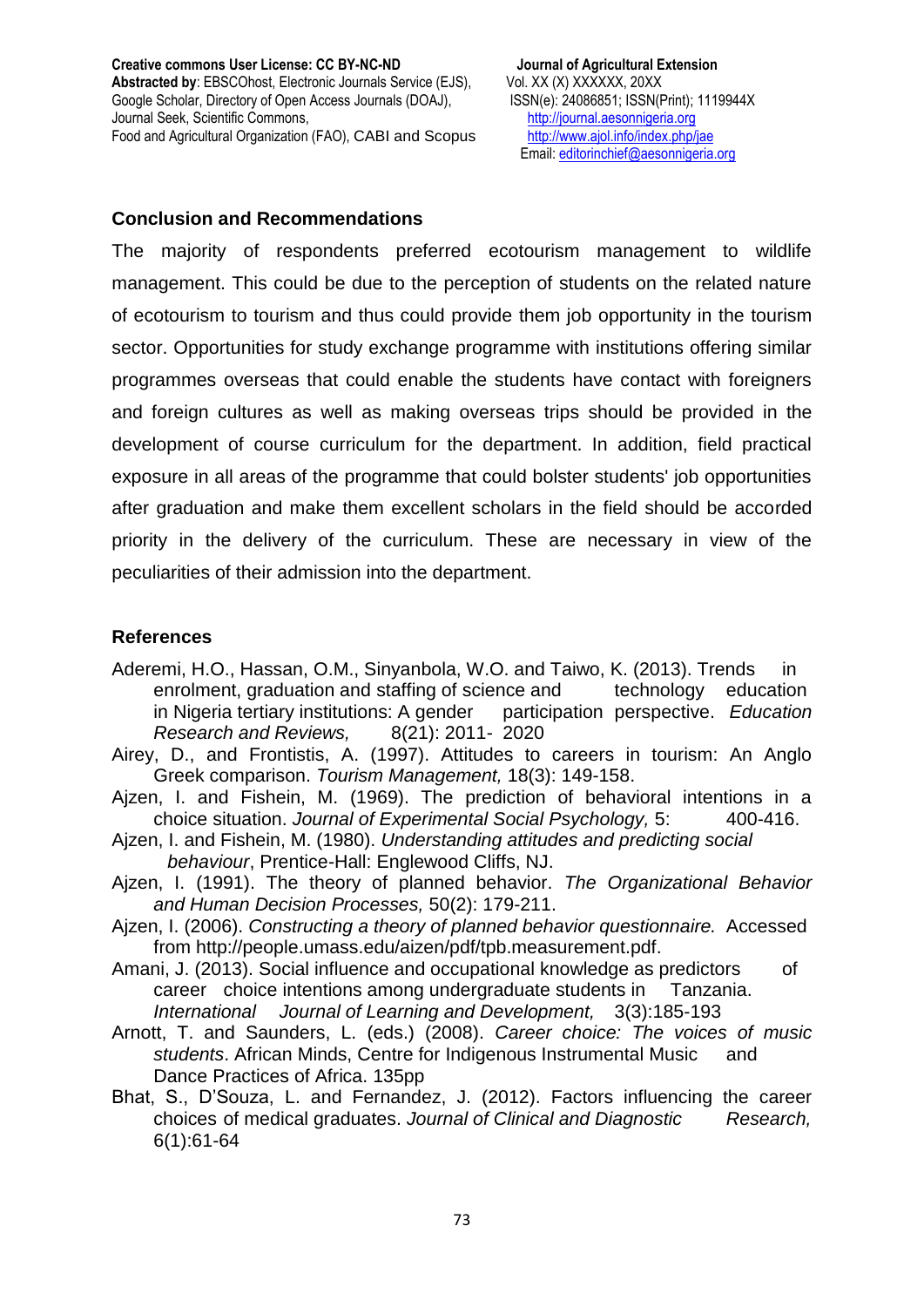- Bamford, K.L. (2012). Undergraduate student perceptions of a career in the tourism and hospitality industry in New Zealand. Masters' Thesis, University of Otago, Dunedin, New Zealand. 158pp
- Central Intelligence Agency (CIA) Factbook (2016) The World Factbook Africa: Nigeria. Retrieved from [https://www.cia.gov/library/publications/the-world](https://www.cia.gov/library/publications/the-world-%09factbook/geos/ni.html)[factbook/geos/ni.html](https://www.cia.gov/library/publications/the-world-%09factbook/geos/ni.html)
- Cronbach, L.J. (1951). Coefficient alpha and internal structure of tests. *Psychometrica*, 16: 297-334
- Dapiawen, A.A., Dicang, M.D. and Tique, R.C. (2008). Motivating factors and field of specialisation preferences of the UB College of Education students. *UB RJ,* XXXII (1)
- de Souza, L.C.L., Mendonça, V.R.R., Garcia, G.B.C., Brandão, E.C., and Barral-Netto, M. (2015) Medical specialty choice and related factors of Brazilian medical students and recent doctors. *PLoS ONE*, 10(7): e0133585. doi:10.1371/journal.pone.0133585
- Diderichsen, S., Johansson, E.E., Verdonk, P., Lagro-Janssesn, T. and Hamberg, K. (2013). Few gender differences in specialty preferences and motivational factors: a cross-sectional Swedish study on last year medical students. *BMC Medical Education,* 13:39
- Gjerberg, E. (2001). Medical women- towards full integration? An analysis of the specialty choices made by two cohorts of Norwegian doctors. *Soc. Sci Med.,* 52:3
- Hjalager, A. (2003). Global tourism careers? Opportunities and dilemmas facing higher education in tourism. *Journal of Hospitality, Leisure, Sport and Tourism Education,* 2(2), 26-37.
- Huyton, J. R. (1997). The implications of cross-cultural communication in the hotel industry: A Chinese case. Proceedings of the 7th National Tourism and Hospitality Research Conference, Sydney: Bureau of Tourism Research.
- Kim, D., Markham, F. S., and Cangelosi, J. D. (2002). Why students pursue the business degree: A comparison of business majors across universities. *Journal of Education for Business,* 78, 28-32. doi:10.1080/08832320209599694
- Kim, S., Guo, Y., Wang, K., and Agrusa, J. (2007). The study motivations and study preferences of student groups from Asian nations majoring in hospitality and tourism management programs. *Tourism Management,* 28(1), 140-151.
- Krejcie, R.J. and Morgan, D.W. (1970). Determining sample size for research activities. *Educational and Psychological Measurement,* 30: 607-610
- Lee, M.J., Kim, S.S., and Lo, A. (2008). Perceptions of hospitality and tourism students towards study motivations and preferences: a study of Hong Kong students. *Journal of Hospitality, Leisure, Sport and Tourism Education,* 7(2):45-58
- Meyer, J.P., Allen, N.J., Smith, C.A., (1993). Commitment to organizations and occupations: Extension and test of a three-component conceptualization. *Journal of Applied Psychology*, 78, 538–551.